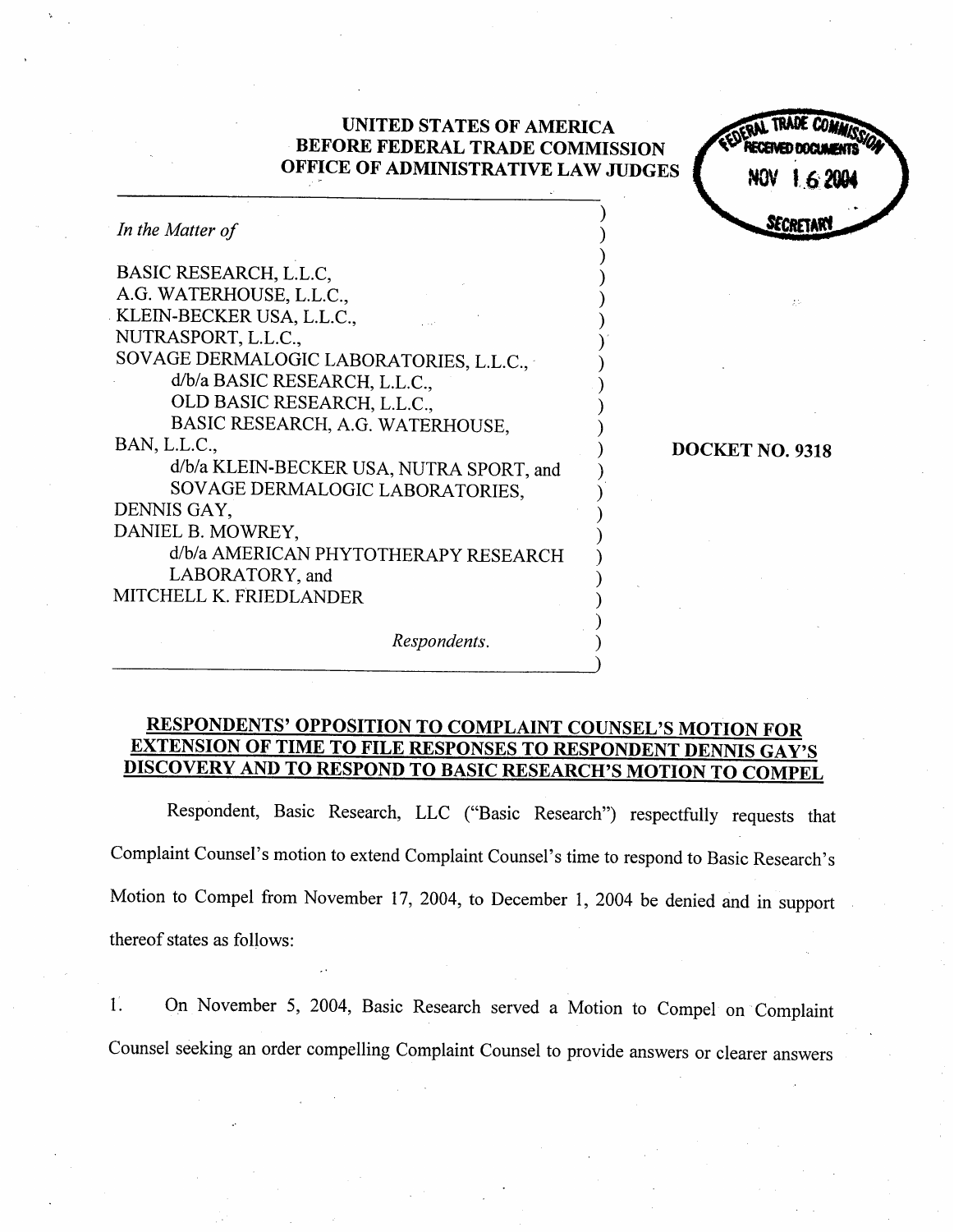to Basic Research's First Request for Admissions. Complaint Counsel's response is therefore due on November 17, 2004.

 $2.$ On November 9, 2004, Complaint Counsel, Robin M. Richardson, left a single telephone message for Respondents' counsel, Jeffrey D. Feldman, regarding the Commission's motion for an extension of time. Without waiting to speak with Mr. Feldman about an extension of time Complaint Counsel filed the motion now before the Court. Such a last minute, half-hearted attempt to request an extension of time cannot be considered a good faith effort to confer with opposing counsel.

 $3.$ As detailed below, Complaint Counsel has failed to demonstrate that good cause cxists to justify an extension of time to December 1, 2004, to respond to Basic Research's Motion to Compel.

Complaint Counsel argues that an extension of time is justified here because, *inter alia*,  $\overline{4}$ . Complaint Counsel, Laureen Kapin, has been out of the office tending to a sick family member for two days, and that she is preoccupied preparing to take depositions and preparing her own witnesses for deposition. Complaint Counsel further states that they must respond to various outstanding discovery requests. Dealing with all of the above matters in not an overly burdensomc task for Complaint Counsel, as multiple attorneys are working on this matter on behalf of the Federal Trade Commission ("FTC"), not just Ms. Kapin<sup>1</sup>.

5. Notwithstanding, Basic Research is not entirely unsympathetic to Complaint Counsel' scheduling concerns. Had Complaint Counsel properly conferred with Basic Research's counsel in good faith, counsel would have agreed to extend the deadline to respond to the Motion to Compel by one week, giving Complaint Counsel until November 24 2004 to respond. However

 $<sup>1</sup>$  In its motion, Complaint Counsel's signature block alone includes the names of four (4) different attorneys</sup> assigned to this matter.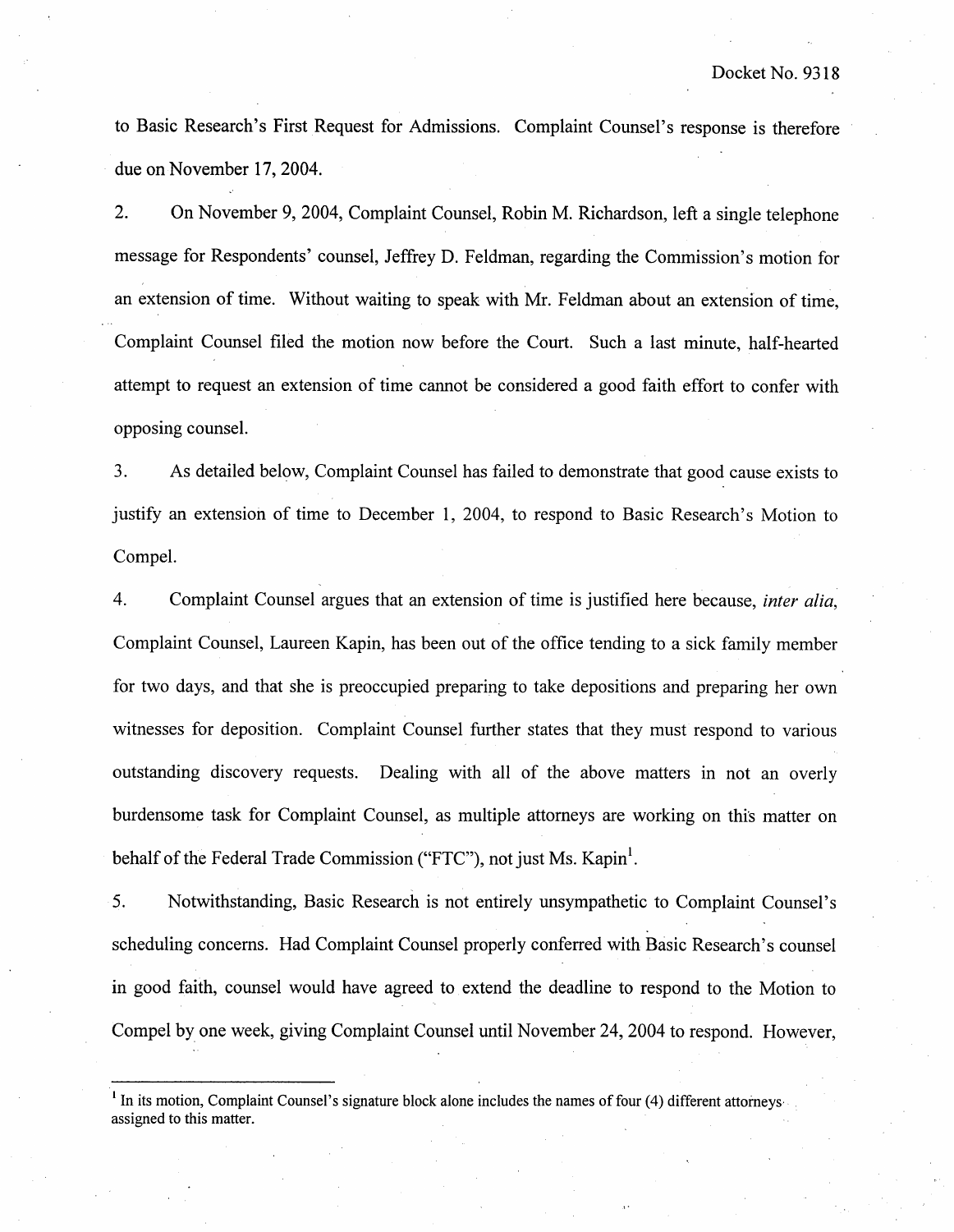extending the deadline to December 1, 2004 would give Complaint Counsel more than twice the time permitted to respond under FTC rules, which is entirely unreasonable.

6. A proposed order is attached hereto for the Court's convenience.

> Jeffreylj. Feldman Gregory L. Hillyer FELDMANGALE, P.A. Miami Center  $-19^{th}$  Floor 201 South Biscayne Blvd. Miami, Florida 33131 Telephone: (305) 358-5001<br>Facsimile: (305) 358-3309 (305) 358-3309

Counsel for Respondents Basic Research, L.L.C., A.G. Waterhouse, L.L.C., Klein-Becker USA, L.L.C., Nutrasport, L.L.C., Sovage Dermalogic Laboratories, L.L.c. and Ban, L.L.C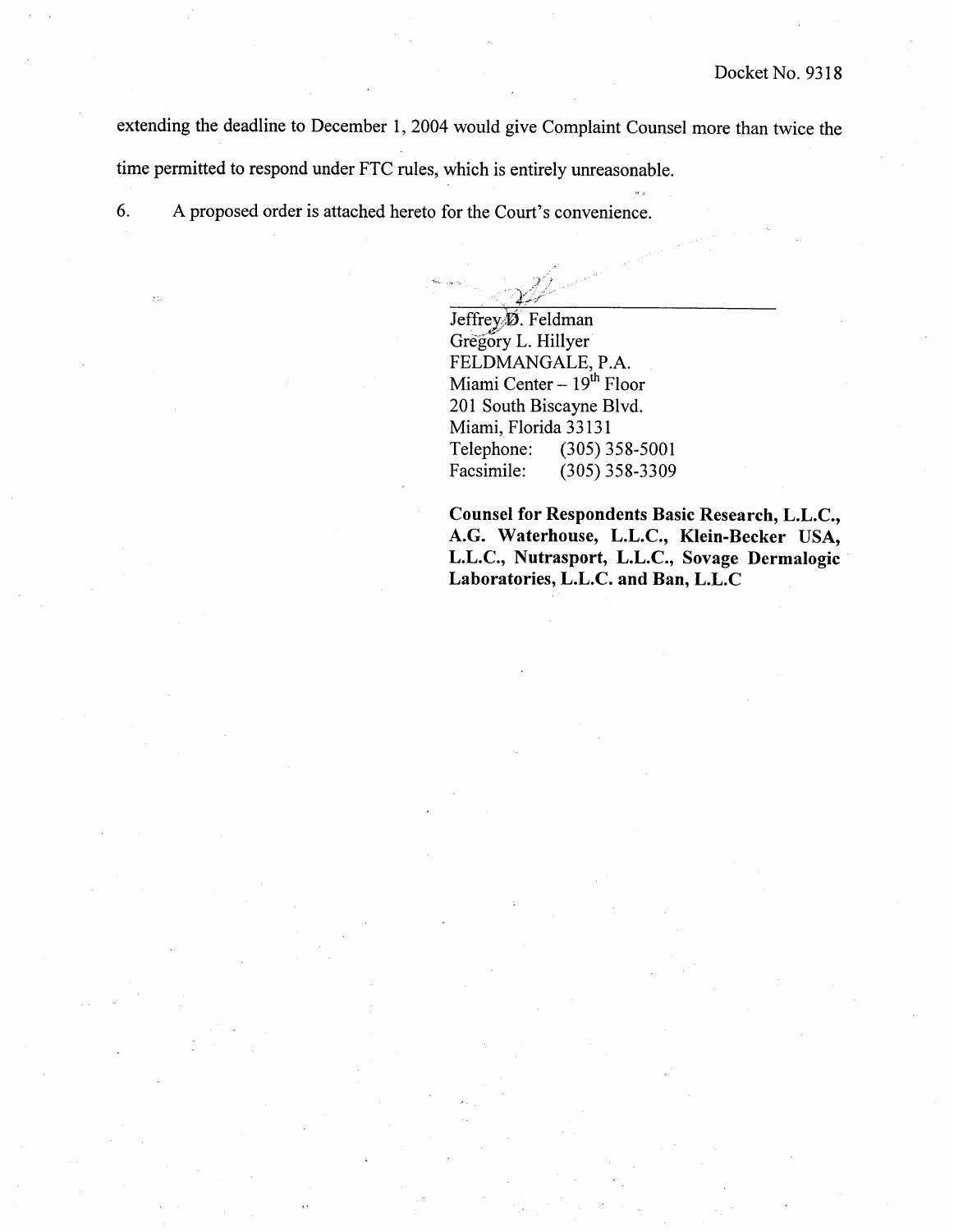#### CERTIFICATE OF SERVICE

I HEREBY CERTIFY that a true and correct copy of the foregoing was provided to the following parties this  $15<sup>th</sup>$  day of November, 2004 as follows:

(1) One (I) original and two (2) copy by Federal Express to Donald S. Clark Secretary, Federal Trade Commission, Room H-159, 600 Pennsylvania Avenue, N.W., Washington, D.C., 20580;

(2) One (1) electronic copy via e-mail attachment in Adobe<sup>®</sup> ".pdf" format to the Secretary of the FTC at Secretary $@$ ftc.gov;

(3) Two (2) copies by Federal Express to Administrative Law Judge Stephen J. McGuire, Federal Trade Commission, Room H-104, 600 Pennsylvania Avenue N.W., Washington, D.C. 20580;

(4) One (1) copy via e-mail attachment in  $\text{Adobe}^{\circledast}$  ".pdf" format to Commission Complaint Counsel, Laureen Kapin, Joshua S. Millard, and Laura Schneider, all care of  $lkapin@ftc.gov$ , imillard@ftc.gov;  $rrichardson@ftc.gov;$  $Ischneider@fte.gov$  with one (1) paper courtesy copy via U. S. Postal Service to Laureen Kapin, Bureau of Consumer Protection, Federal Trade Commission, Suite NJ-2122 , 600 Pennsylvania Avenue, N.W., Washington, D.C., 20580;

(5) One (I) copy via U. S. Postal Service to Elaine Kolish, Associate Director in the Bureau of Consumer Protection, Federal Trade Commission, 600 Pennsylvania Avenue, N.W., Washington, D.C. 20580

(6) One (I) copy via United States Postal Service to Stephen Nagin, Esq. Nagin Gallop & Figueredo, 3225 Aviation Avenue, Suite 301, Miami, Florida 33131.

(7) One (I) copy via United States Postal Service to Richard Burbidge, Esq. Jefferson W. Gross, Esq. and Andrew J. Dymek, Esq., Burbidge & Mitchell, 215 South State Street, Suite 920, Salt Lake City, Utah 84111 , Counsel for Dennis Gay.

(8) One (I) copy via United States Postal Service to Ronald F. Price, Esq. Peters Scofield Price, A Professional Corporation, 340 Broadway Centre, 111 East Broadway, Salt Lake City, Utah 84111 , Counsel for Daniel B. Mowrey.

(9) One (I) copy via United States Postal Service to Mitchell K. Friedlander 5742 West Harold Gatty Drive, Salt Lake City, Utah 84111 , Pro Se.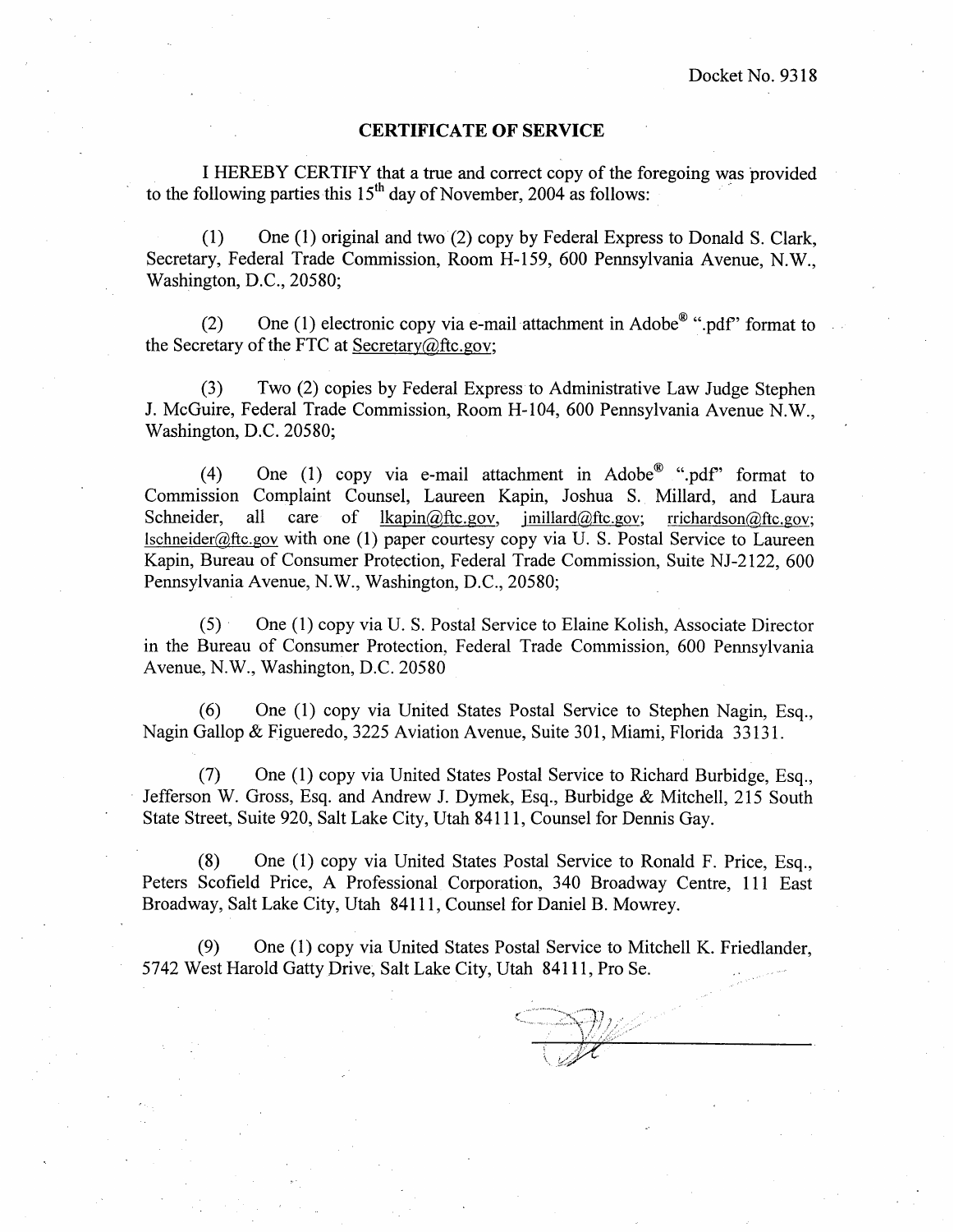#### CERTIFICATION FOR ELECTRONIC FILING

I HEREBY CERTIFY that the electronic version of the foregoing is a true and correct copy of the original document being filed this same day of November 15, 2004 via Federal Express with the Donald S. Clark, Secretary, Room H-159, Federal Trade Commission, 600 Pennsylvania Avenue, N.W., Washington, D.C. 20580.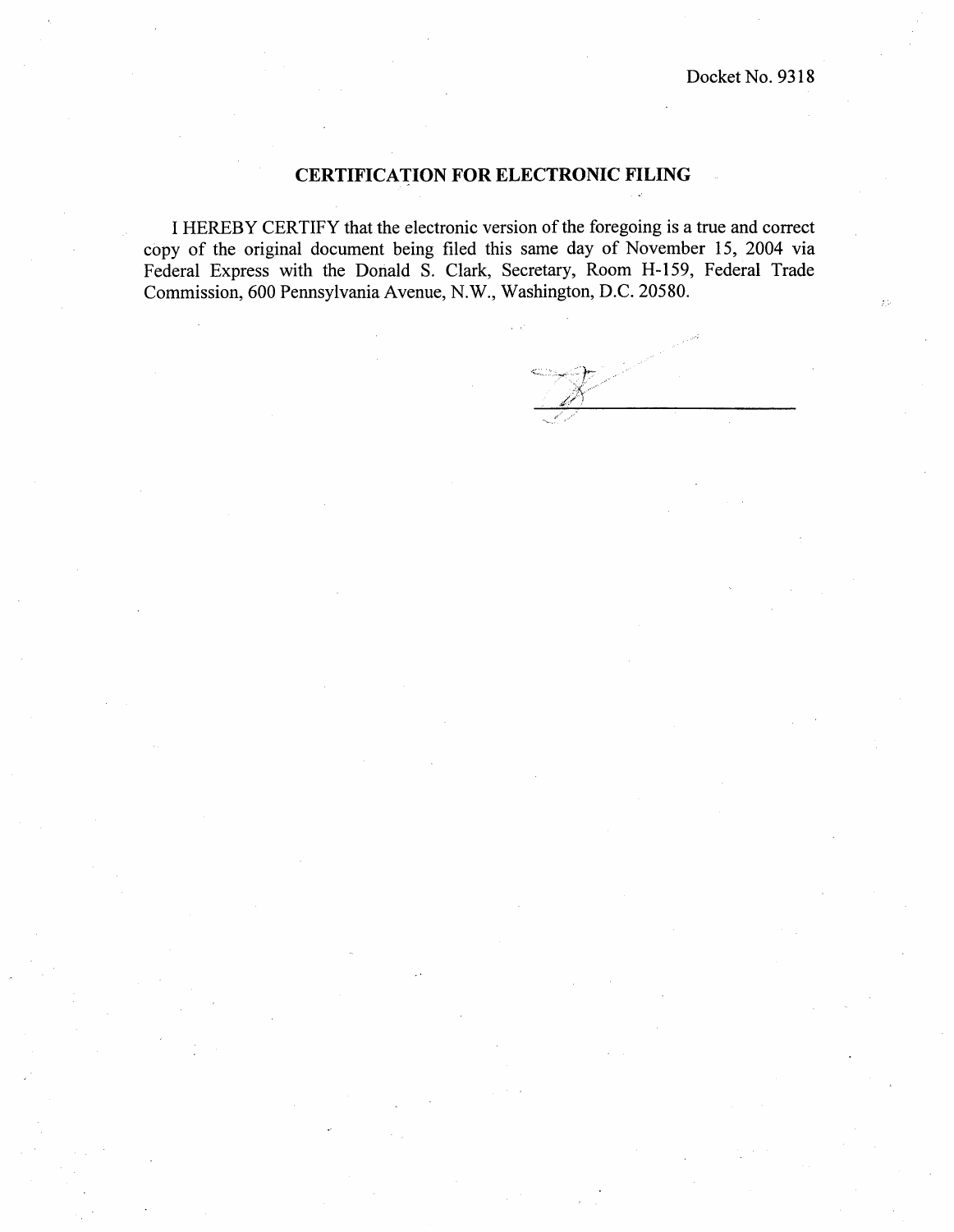### UNITED STATES OF AMERICA BEFORE FEDERAL TRADE COMMISSION OFFICE OF ADMINISTRATIVE LAW JUDGES

| In the Matter of                         |
|------------------------------------------|
| BASIC RESEARCH, L.L.C.                   |
| A.G. WATERHOUSE, L.L.C.,<br>š b          |
| KLEIN-BECKER USA, L.L.C.,                |
| NUTRASPORT, L.L.C.,                      |
| SOVAGE DERMALOGIC LABORATORIES, L.L.C.,  |
| d/b/a BASIC RESEARCH, L.L.C.,            |
| OLD BASIC RESEARCH, L.L.C.,              |
| BASIC RESEARCH, A.G. WATERHOUSE,         |
| BAN, L.L.C.,                             |
| d/b/a KLEIN-BECKER USA, NUTRA SPORT, and |
| SOVAGE DERMALOGIC LABORATORIES,          |
| DENNIS GAY,                              |
| DANIEL B. MOWREY,                        |
| d/b/a AMERICAN PHYTOTHERAPY RESEARCH     |
| LABORATORY, and                          |
| MITCHELL K. FRIEDLANDER                  |

DOCKET NO. 9318

Respondents.

TO: The Honorable Stephen J. McGuire Chief Administrative Law Judge

#### ORDER ON MOTION FOR EXTENSION OF TIME

THIS CAUSE came before the Administrative Law Judge on Complaint Counsel's Motion for Extension of Time to File Responses to Respondent Gay's Discovery and to Respondent Basic Research's Motion to Compel. Having reviewed the Motion, it is ORDERED that Complaint Counsel's Motion for Extension of Time is GRANTED in part and DENIED in part. Complaint Counsel shall have up to and including November 24, 2004, to respond to Respondent Respond Basic Research's Motion to Compel.